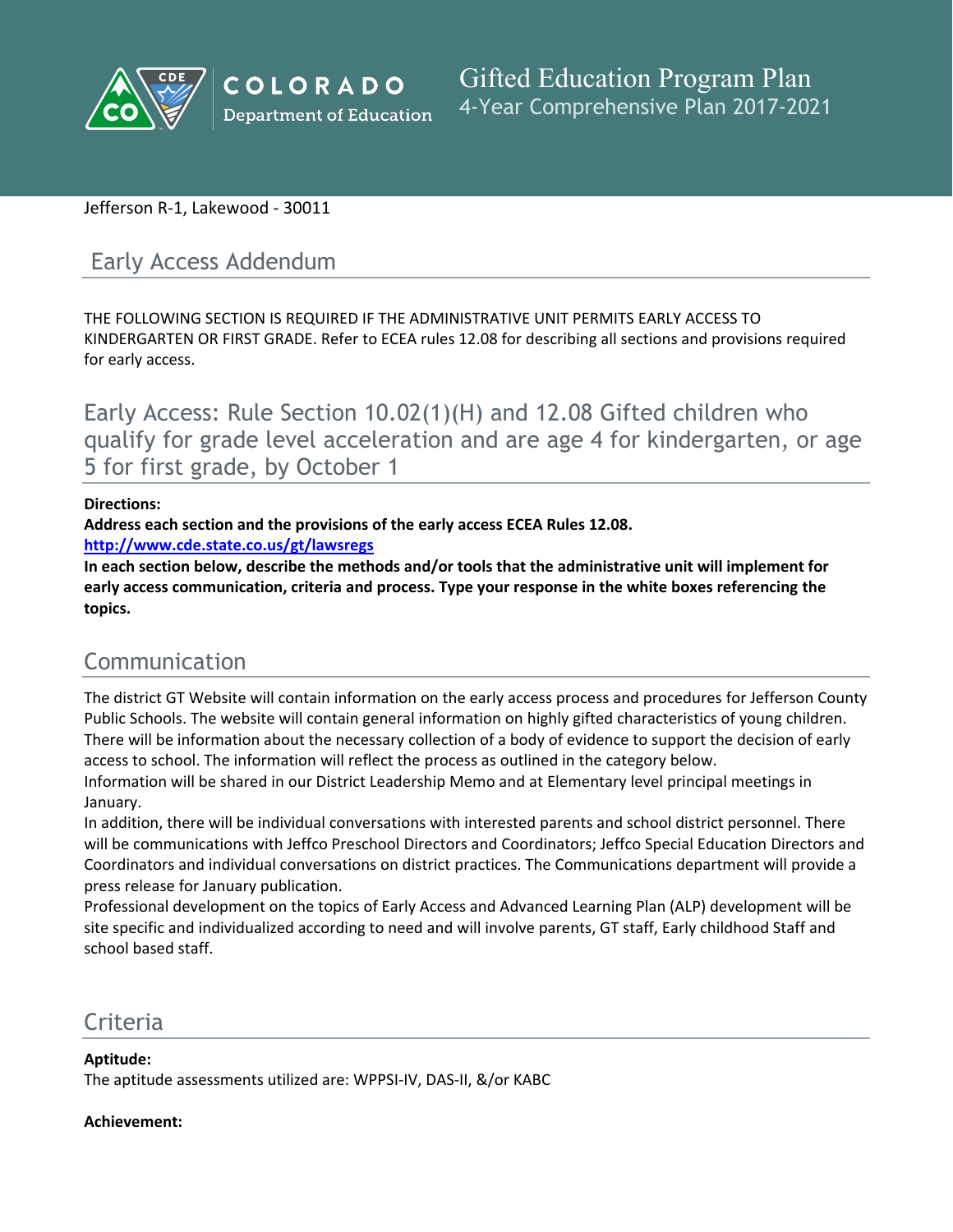

### The achievement assessment utilized are: Test of Early Math (TEMA) & Test of Early Reading (TERA)

#### **Performance:**

The achievement assessment utilized are: Portfolio review, TEMA & TERA results

### **Readiness, social behavior and motivation:**

Tools utilized are: Play Observation protocol, Portfolio review, TERA results, TEMA results, KOI & GRS-Scales

#### **Support system:**

Cross-Department work for the Early Access Identification process with Gifted & Talented department, Early Childhood Education department, & District/School Mental Health psychologists. Identified Early Access students will have a placement meeting which will include school stakeholders: Principal, teacher, parents, & GT Representative.

## **Process**

### **Timelines:**

The application period for Early Access to Kindergarten and First grade will open on the first day after returning from Winter break in January and close on the Friday before Spring Break. Applications submitted after April 1st are accepted only under special circumstances and dependent on available testing resources, and families may need to seek private testing in these cases. Portfolio screening will occur the first week after returning from Spring Break. Testing and final determination of placement will be made within forty (40) calendar school days. **Step One: Interest/ Inquiry**

Community has access Early Access online application. Once the online application is complete the Jeffco GT Central office will email the family the Early Access Packet letter. This letter is hyperlinked to the follow documents for the Early Access application.

Early Access Packet includes:

- Application for Early Access to Kindergarten or First Grade– to be completed by parent
- Brief one page letter from the parent requesting Early Access completed by parent
- Print & complete Developmental History
- Kingore Observation Inventory for Parents completed by parent
- Letter from preschool teacher recommending student, if applicable
- Portfolio items supported by Kingore Portfolio Assessments Guidelines to be completed by parent
- 4-6 carefully selected items in a Portfolio format as outlined in the Kingore Portfolio Assessment Document document. Fill out an artifact ? page description form for each selected item.
- Checklist of My Child's Strengths from Teaching Gifted Children in the Regular Classroom to be completed by parent
- Gifted Rating Scale-Primary (GRS-P) form to be completed by a pre-school or early childhood educator, submitted directly to the Gifted and Talented office for scoring
- Any supporting anecdotal information
- Any available test data (public/private testing, etc.)
- Other Items Parent Deems Appropriate

## **Step Two: Application/ Portfolio Submittal & Review for Testing**

Parent submits Application and Portfolio to District GT Department by the last school day in March (Friday before Spring Break).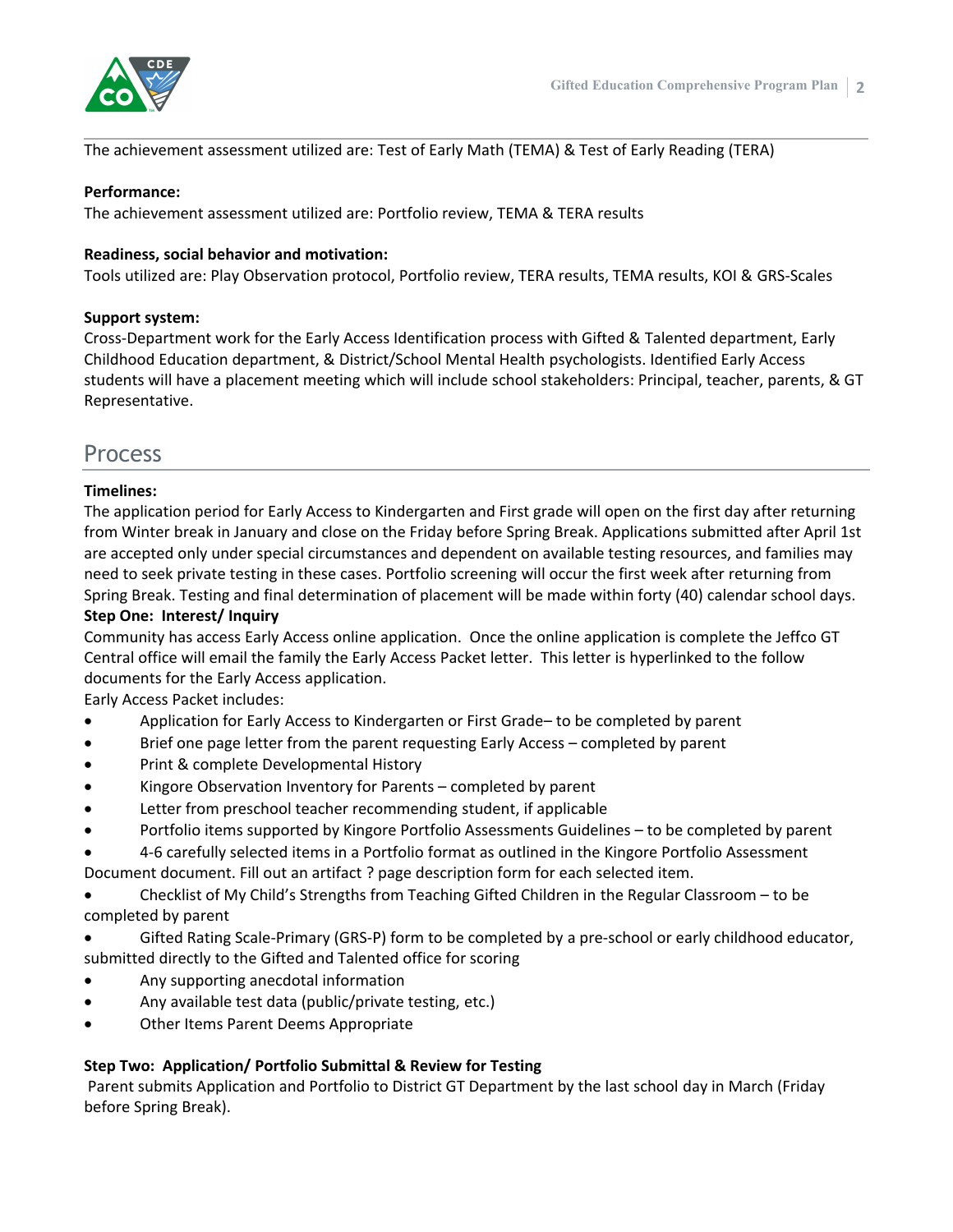

- GT Director/ GT Resource Teacher contacts parents and schedules an appointment to discuss and review the completed portfolio and determine if student needs further assessment (testing) and would benefit academically AND socially from Early Access by mid-April.
- GT Director/ GT Resource Teacher refers student to Assessment team member for individual testing. Areas to be assessed will include cognitive ability, academic achievement, motor skills and social/emotional skills. Testing will be completed by the first full week of May.
- Testing will occur at Jeffco Ed Center or Jeffco 809 Quail Offices

Phase One: Aptitude Assessment (first week of April)

1:1 WPPSI- III w/ District Assessment team member (2 hrs)

- Application & Aptitude testing will cost \$250.00.
- Students/families qualifying for free lunch will not be assessed a fee.
- Determination for next steps:
- o Students that score with aptitude data at the 97%tile or higher will move forward with the Early Access Phases.
- o Students that score with aptitude data at or below the 96%tile will be declined.

For those students who DO NOT meet this criterion the process will end and parents will receive notification along with a copy of the summary of the test results.

Phase Two: Achievement Assessments (second week of April)

Achievement testing (2 hrs) w/ GT Resource Teachers & ECE staff members:

1:1 TEMA-3

1:1 TERA-3

## Phase Three: Play Observation (Third week of April)

Utilizing an observation tool created in house to document the following aspects:

- Interactions with peers:
- Interactions with adults:
- Transitions between activities:
- Focus / attention span:
- Sensory issues / evidence of overexcitabilities

## **Step Three: Early Access Selection Committee Review**

 Cross-Department work for the Early Access Identification process with Gifted & Talented department, Early Childhood Education department, & District/School Mental Health psychologists.

 Review aptitude data, achievement data, play observation, all Early Access Application Packet material including the portfolio.

## **Step Four: Placement**

 The placement meeting for students who have qualifying scores, (97% on Intellectual tests), upon completion of testing and creating a body of evidence, an appointment will be made at any Jeffco Schools site to meet and transition the student to complete the process.

 The final decision to accept or not to accept a student is ALWAYS at the discretion of the district. If the child's family accepts the placement, a GT department personnel will develop an Advanced Learning Plan (required by state rules for all identified GT students) by September 30, of enrollment year. The Advanced Learning Plan will clearly indicate "Grade Acceleration: Early Access" on the first page.

## **Personnel:**

Determination Team: GT Director, GT Resource Teacher, GT Technicians, and GT Secretary are the initial personnel involved in the Early Access process. Cross-Department work for the Early Access Identification process with Gifted & Talented department, Early Childhood Education department, & District/School Mental Health psychologists engage during the aptitude, achievement, play observation, and committee review process.